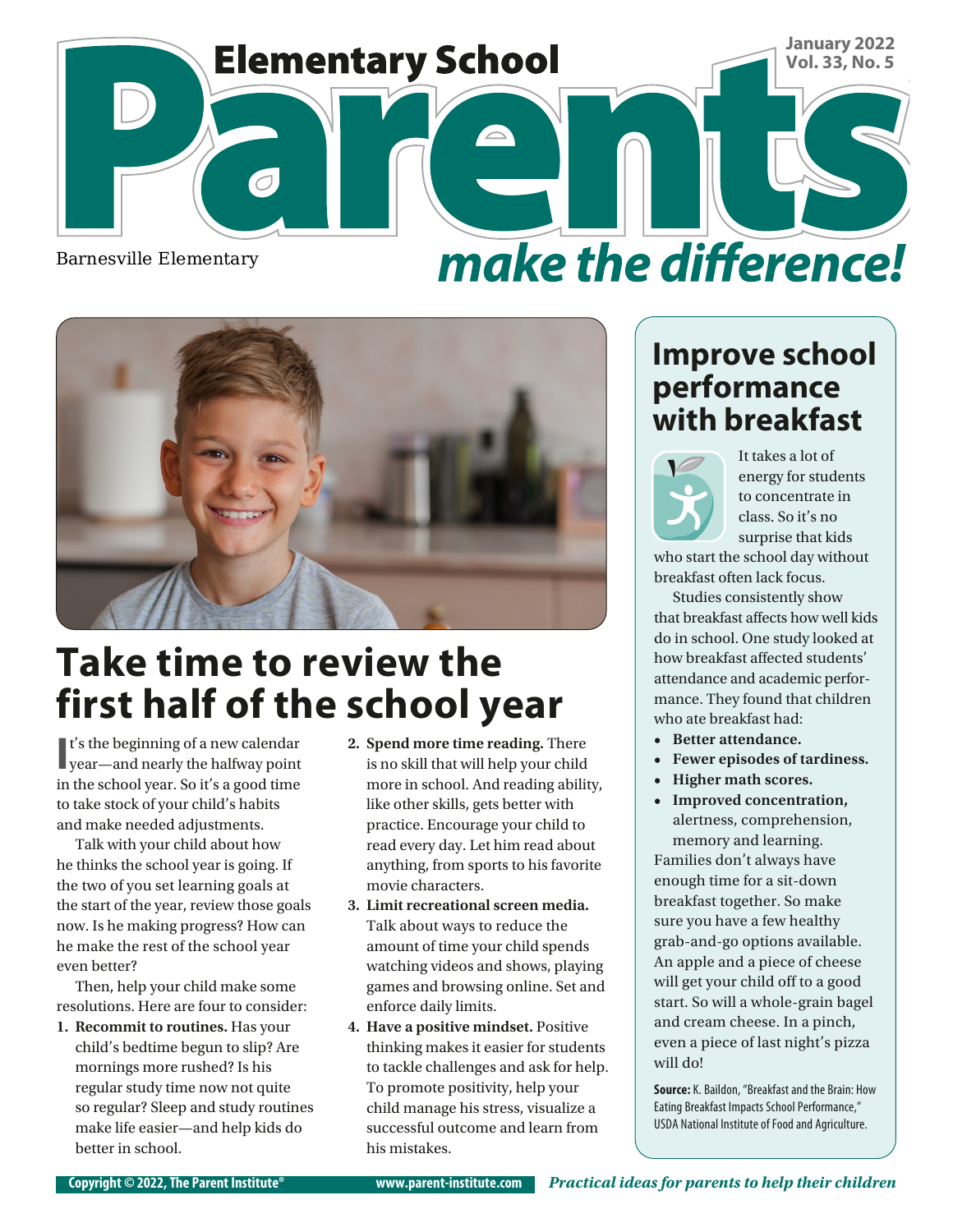#### **Three strategies can help your child learn how to plan ahead**



her library book if she can't remember where she left it. She can't turn in an assignment if it's ...

well, who knows exactly where it is?

Parents know that young children can have a very hard time planning ahead. Here are three reasons why and what you can do about each. Most kids:

- **1. Have difficulty resisting** the temptation to do something fun instead of something hard. Make a simple rule: No TV or games until schoolwork is finished.
- **2. Lack organization skills.** Show your child how to use a calendar to track assignments, test dates

and activities. Establish a study space where school supplies and school papers "live."

**3. Have very little sense of time.**  Often, they really do think that one day is enough time to finish that big project. Help your child break big projects down into smaller steps.

**"Loving a child doesn't mean giving in to all his whims; to love him is to bring out the best in him, to teach him to love what is difficult."**

*—Nadia Boulanger*

## **Make the writing process easier by guiding your child's thinking**



Ask any writer about the hardest part of writing and you're likely to hear the same answer: Getting started.

What's true for a seasoned writer is even more true for an elementary school child who's staring at a blank sheet of paper. What on earth will he write about? And how can he possibly fill all that white space? It can seem overwhelming.

You can help your child get off to a running start by asking questions and offering comments to guide his thinking. If your child is asked to write about a personal experience, for example, follow these three steps:

**1. Help your child make a list** of his recent experiences: the day he put up the tent in the backyard (and watched it fall down); the day he scored a goal in his soccer game;

the time he sprained his ankle; the day his baby sister arrived. Then, have him select one of the experiences to write about.

- **2. Ask your child to tell you** about the experience. Telling a story is an effective way to remember the key points. Why were he and his dad putting up the tent? Where was the tent stored? Did they read the instructions? Your child can even draw pictures about what happened first, second and third.
- **3. Have your child answer** the basic newspaper reporter questions: *who, what, when, where, why* and *how*. Answering these types of questions will help him collect all of the important details he needs for his writing.

**Source:** C. Fuller, *Teaching Your Child to Write–How Parents Can Encourage Writing Skills for Success in School, Work and Life,* Berkley Books.

#### **Are you helping your child develop**  Your child can't return and activities. Establish a study **Word power'?**



Knowing just the right word to use can give an elementary schooler real power. A strong vocabulary improves your

child's thinking and communication skills. And there is a clear connection between a strong vocabulary and academic success.

Answer *yes* or *no* to the questions below to see if you are expanding your child's word knowledge:

**\_\_\_1. Do you talk about words?** When reading books together, discuss the meanings of unfamiliar words.

**\_\_\_2. Do you use new words** for familiar ideas? "Let's tidy your room by *categorizing* your toys."

**\_\_\_3. Do you play word games** as a family, such as Scrabble?

**\_\_\_4. Do you pick a Word of the Day** that family members try to use at least three times during that day?

**\_\_\_5. Does your child have** a personal dictionary where he writes new words and their meanings?

#### **How well are you doing?**

More *yes* answers mean you are helping your child learn and use words. For *no* answers, try those ideas from the quiz.



Practical Ideas for Parents to Help Their Children. ISSN: 1523-1275

For subscription information call or write: The Parent Institute, 1-800-756-5525, P.O. Box 7474, Fairfax Station, VA 22039-7474. Fax: 1-800-216-3667.

Or visit: [www.parent-institute.com](http://www.parent-institute.com).

Published monthly September through May. Copyright © 2022, The Parent Institute, a division of PaperClip Media, Inc., an independent, private agency. Equal opportunity employer.

Publisher: Doris McLaughlin. Publisher Emeritus: John H. Wherry, Ed.D. Editor: Rebecca Hasty Miyares.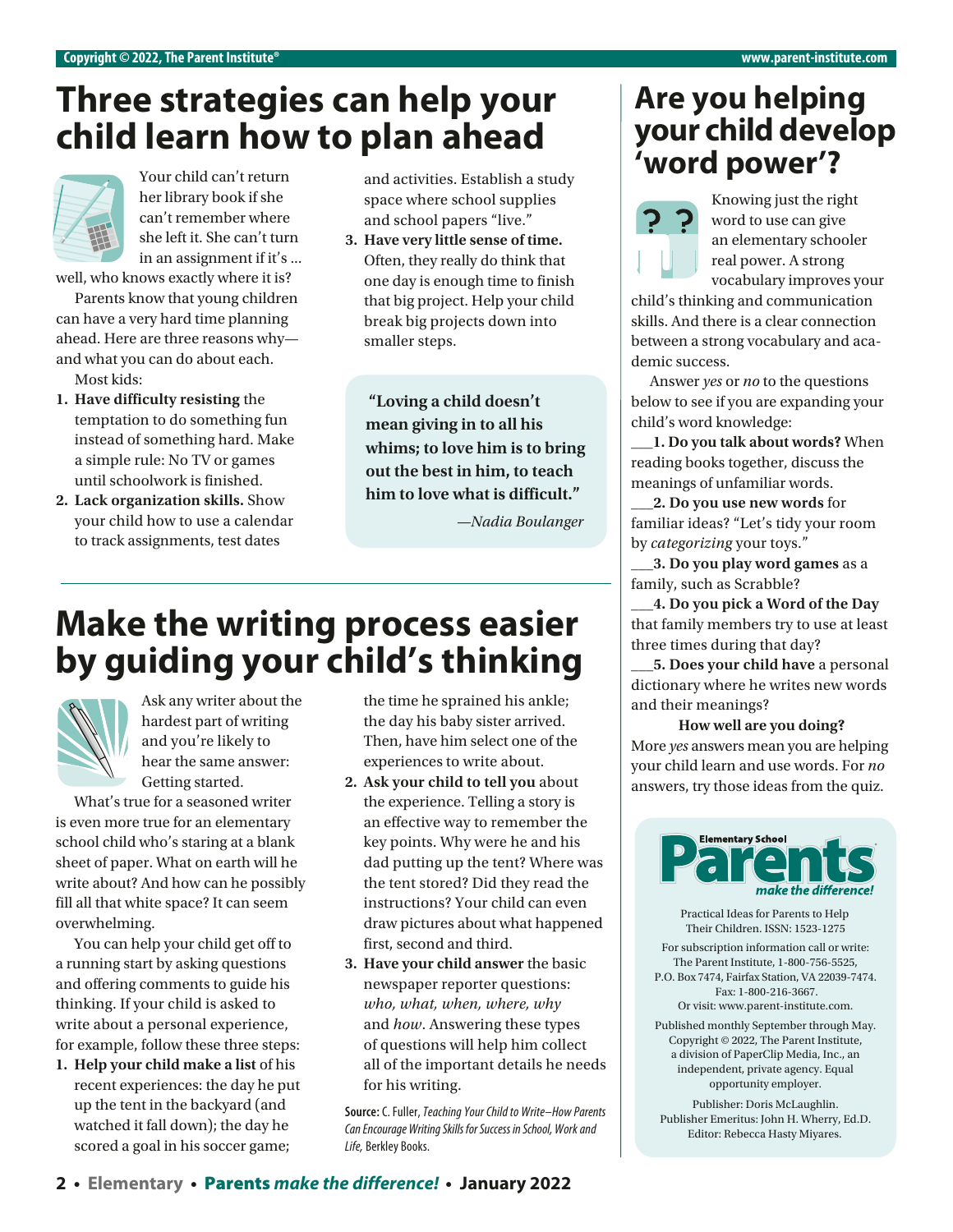## **Make your family read-aloud time a success with these tips**



Some parents stop reading aloud as soon as their children learn to read. But reading aloud can continue to be fun,

and it builds reading skills, too.

To make your read-aloud time successful:

- **• Do it every day.** When you read aloud with your child daily, you demonstrate that reading time is much too important to miss.
- **• Pick a regular time.** When reading is already part of your daily routine, you won't have to think about trying to fit it into a hectic day. Choose a time when your child will be most receptive, such as after playing outside or before bed.
- **• Read the book first**—*before* you read it aloud. Reading aloud is performing. You'll do a better job

if you're familiar with what you're going to read. Previewing a book may also keep you from getting bogged down in a book that neither you nor your child enjoys.

- **• Read books you like.** If you like a book, odds are your child will, too. Start by reading books you enjoyed as a child. Often, your enjoyment will be contagious!
- **• Emphasize the first line.** The first line of any good story will grab the reader's attention. Your reading should make your child want to sit up and listen.
- **• Use facial expressions.** Widen your eyes to show surprise. Squint a bit to show you're thinking.
- **• Leave your child wanting more.**  Stop your day's reading at a point where you are both eager to hear what happens next.

#### **Plan activities at home to boost your child's academic skills**



Learning doesn't happen *only* in a school setting. You can reinforce your child's academic skills during after-school hours,

too. Here's how:

- **• Have conversations** with your child about everything**—**and really listen to what she has to say.
- **• Ask about** what your child is doing in her classes. Find out about her perspective on school.
- **• Have your child teach you.** Ask her to explain something she is learning to you. Retelling the things she's learning reinforces them in her own mind.
- **• Expose your child to new things.**  Every meaningful experience your child has—from a visit to

a construction site to a museum trip—has an impact on her learning. On your next outing, ask her how what she sees relates to what she is learning in school.

- **• Help your child** engage in critical thinking. Discuss the similarities and diferences between her classes.
- **• Give your child** meaningful responsibilities. If you have a pet, ask her to help with its care. Teach her how to prepare simple meals, do laundry and other chores to help the family.
- **• Respect your child's ability.** Let her use her knowledge and skills to help you. Ask for her advice when you are facing a problem at work.

Q: **My older daughter is in middle school. She is a good student and talented athlete learning and sports have always come easily to her.** 

**My younger daughter is in third grade and is quite different from her sister. She has some learning challenges and is not athletic at all. She has begun to compare herself to her older sister and always says, "I'm the failure in this family."** 

**How can I help her realize that she isn't a failure and that we love her just the way she is?**

#### **Ouestions & Answers**

A: Younger siblings often feel like they're running to catch up. But with your love and support, your younger daughter can find ways to grow into her own special self and improve her grades at the same time!

Research consistently shows that a positive self-image is linked to higher school achievement. And the best way to help your child see herself as capable is to discover some areas where she can be successful. Success in one area truly does lead to success in another.

What are your child's interests? If her sister is an accomplished soccer player, maybe she should try a different sport. Or maybe she'd be happier playing an instrument or learning to cook. Help her find activities that are different from her sister's and that will give her an opportunity to shine on her own.

Point out the things your child does well. Whether it's her sense of style or her kindness to others, remind her that these are very important—and that you are just as proud of those achievements as you are of her sister's soccer goals.